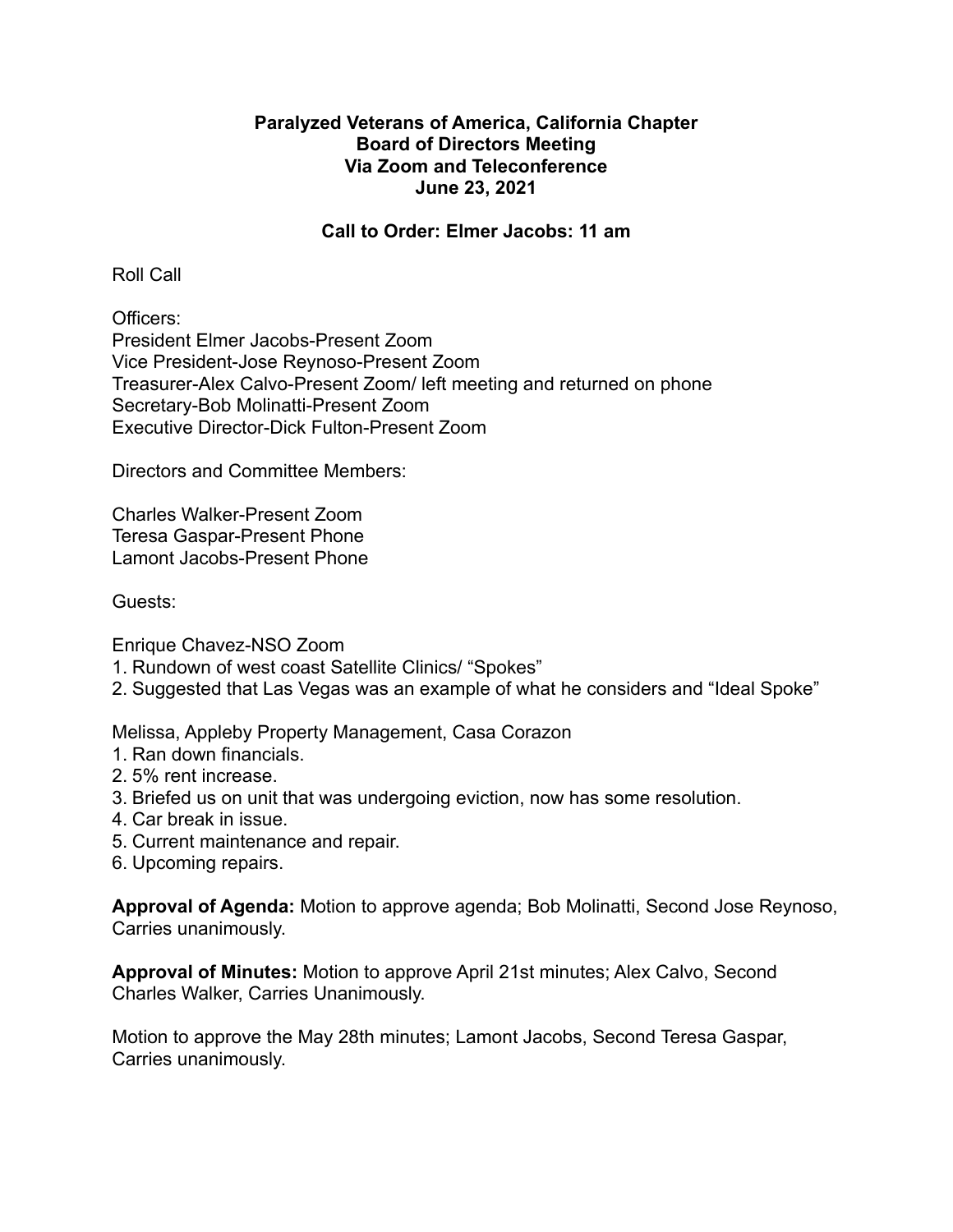## **Standing Committee Reports**

**Motion to accept standing committee reports:** Motion to accept reports as written; Bob Molinatti, Second Charles Walker, Carries Unanimously.

## **New Business:**

- 1.Sports and Recreation Grants: A-F
- a. Bob Molinatti-San Diego Trip FY21: \$1000.00
- b. Mike Trujillo-Monterey Bay Trip \$1000.00 FY21
- c. Teresa Gaspar- Rancho Mirage Spa Trip \$850.00 FY21
- d. Mike Ash-Marketsmith Investment Course \$1499 FY21
- e. Bob Molinatti-Vermont trip \$1000.00 FY22

Added to sports and rec grant: Lamont Jacobs; \$1000.00 plus and additional \$500 for caregiver.

Motion for A-E, excluding D; plus Lamont Jacobs Grant request: Bob Molinatti, Second Jose Reynoso carries Unanimously (Bob, Lamont and Teresa recused from voting on their own individual requests.

D. Mike Ash Grant:

Motion to approve Mike Ash Grant request of \$1,499.00; Bob Molinatti, second Jose Reynoso, Carries Unanimously.

2. FY 22 Budget approval

Motion to approve budget; Charles Walker, Second Alex Calvo, Carries Unanimously.

3.Personal Benefits Policy change: \$4,000.

Motion for Personal Benefits Policy change; Teresa Gaspar, second Bob Molinatti, Carries Unanimously.

3B. Liz Lara, Office Manager Bonus \$7,500. Motion for \$7,500; Bob Molinatti, second Jose Reynoso, carries unanimously.